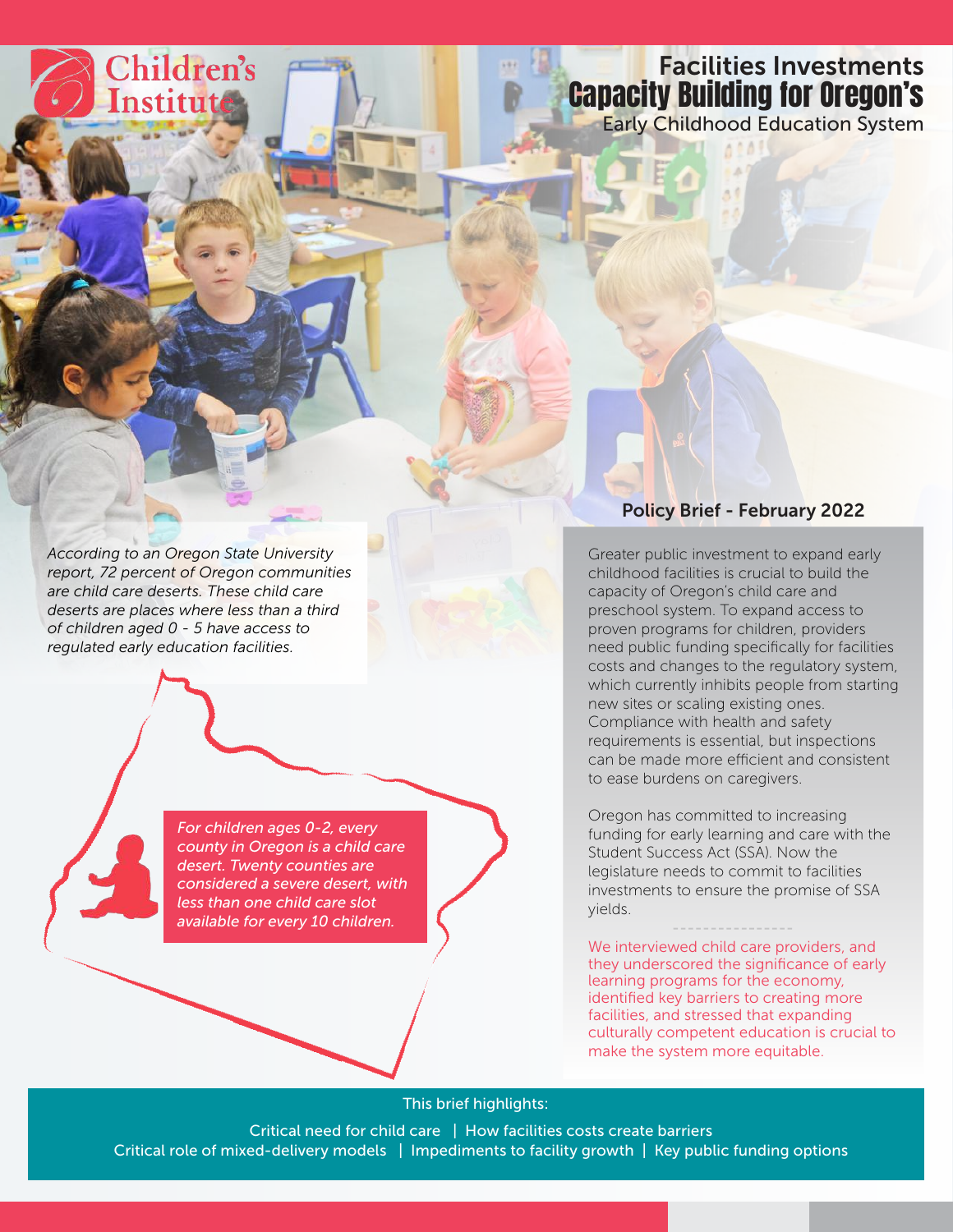#### **CHILD CARE** as Equitable Infrastructure for Oregon's Workforce.

Child care serves as a community asset that not only benefits a single child or family unit, but also promotes the well-being of entire communities. A sufficient supply of quality child care promotes economic development by:

- Enabling parents, especially mothers, to fully engage in the workforce
- Promoting employee productivity generally
- Preparing children for kindergarten and beyond, where they gain skills to become contributors to the state economy
- Interrupting cycles of poverty and inequities

Maria Weer, executive director at Building Healthy Families in Enterprise, said that *"the business community is stating clearly that they can't recruit staff because people don't have child care."*

Increasing support for early childhood education is the most effective and cost-efficient way of providing greater opportunities for people who have been disadvantaged by inequitable systems and thereby increasing equitable outcomes on a wide range of factors, i.e. high school graduation, incarceration, homelessness, health. Sadie Feibel, deputy director of programs at Latino Network in Multnomah County points out that best practices include culturally specific programs with parent education and involvement, thus impacting whole families.

*"Educational institutions can be sources of racial trauma for our children or they can be sources of opportunity. We have to be very intentional in our expansion of the early childhood system to avoid perpetuating trauma, and supporting culturally competent programs is crucial for this." - Sadie Feibel, Latino Network*

# **FACILITY COSTS**

# are a Primary Obstacle to System Expansion and Quality Improvement.

*"There is a huge need for additional child care places, but it's extremely difficult to find appropriate spaces and initial remodeling costs are not affordable,"* said Odi Campos, program director at the Oregon Child Development Coalition. According to Patricia Alvarado, director of education programs at Adelante Mujeres in Forest Grove, *"in order to furnish one preschool classroom with toys and materials that are age appropriate and according to safety measures you are talking about \$24,000."*

Price increases for materials and contractor fees far outpace increases in child care fees and subsidies. Sunny Spicer, executive director at Kid Time in Medford, said *"there were a lot of situations where we could have gotten funding to operate a program in the schools but did not have the initial investment to get it started."* There is a dearth of financing options for child care facilities, which is why public investment is necessary to stimulate growth.

### **HOME-BASED PROVIDERS** are Crucial to the System, and are Especially Challenged.

Within Oregon's mixed-delivery system, all types of providers need support, but home-based providers, who fill a critical niche, face unique challenges in regards to facility improvement and expansion. They are most likely to offer:

- Schedule flexibility for parents with work shifts outside of the standard work day
- Locations that are close to family homes
- Cultural and language competency aligned with family needs

This is an equity issue. Systemic racism, and structural inequities such as barriers for parents working non-traditional hours persist. Barriers to employment, education, and other system services make child care access even more difficult. In Oregon, nearly one-third (31 percent) of young children in working families have parents working non-traditional hours. Zakkiyya Ibrahim, director at Education Explorers in Washington County, said *"families are saying they need evening and weekend care, or early morning care and most commercial centers cater to nine-to-five workers. Home-based child care programs cater to families that have odd hours and work weekends."*

Home-based providers face unique impediments to starting and growing their programs. Ibrahim commented that being in a rental inhibited long-term investments and when she lost her rental, despite timely rent payments and following all guidelines, it was almost impossible to get a mortgage because of the way lenders view child care income and expenses. Public investment in this segment of the early education system can be a huge contribution towards increasing affordable care. For example, support to home-based providers to meet regulatory requirements for transition from being "registered" programs to "certified" programs increases their potential capacity by 60 percent.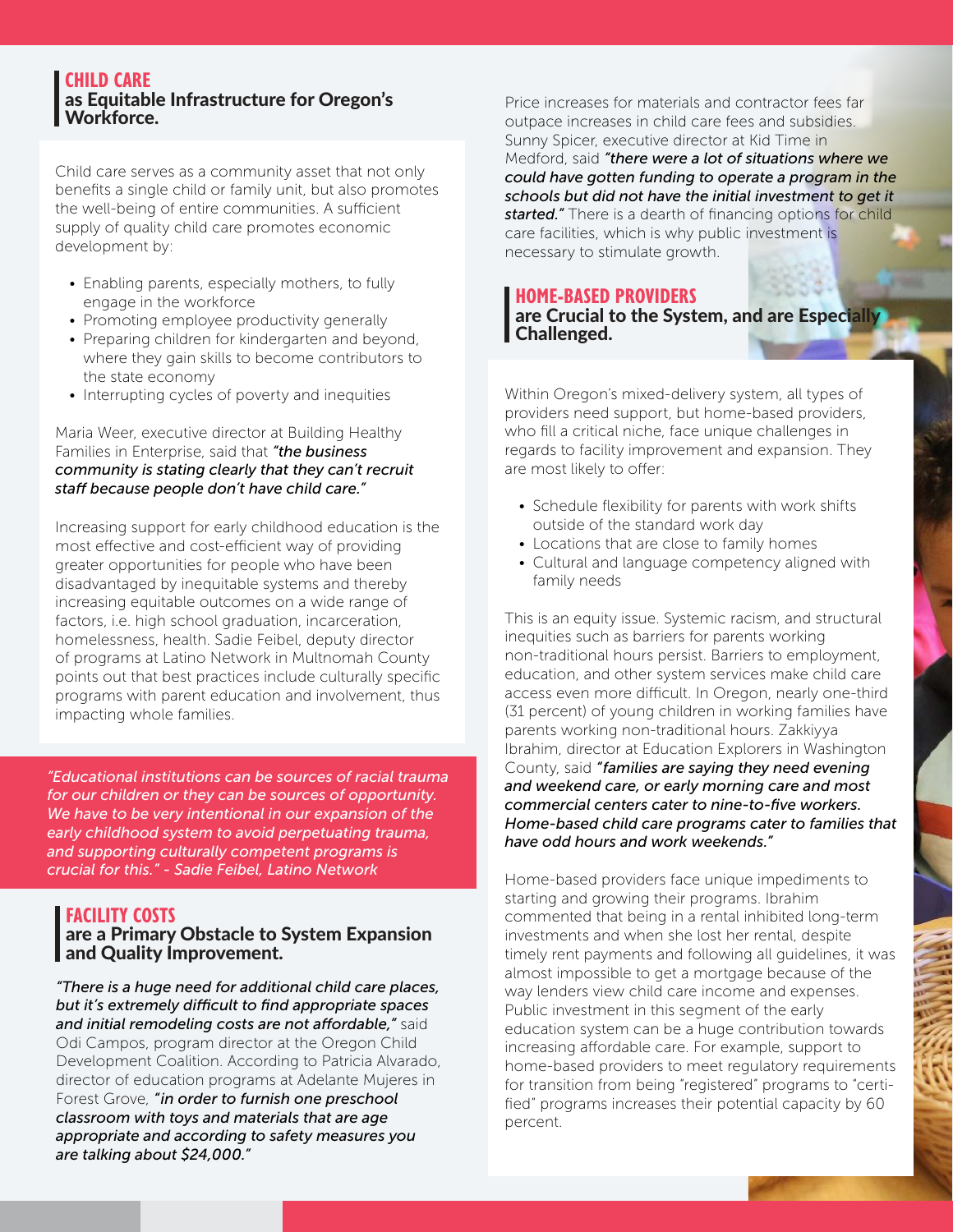### **MULTIPLE LAYERS OF REGULATIONS**  are Hurdles to Facility Growth

Distinctive federal, state, and city/county regulations require providers to navigate a labyrinth of codes. Health and safety regulations in licensure are important to protect children. However, multiple layers of jurisdictions often result in unnecessary additional burdens on providers. Ibrahim shared that *"the city is still asking you to fill out and take the same piece of paper to two different locations, when what I am doing is clearly allowed according to the guidelines listed on their website."*



#### **PUBLIC FUNDING MODELS** in Other States Have Proved Successful

Massachusetts, Illinois, Connecticut, and California have all set up programs to invest specifically in construction, remodeling, and other site-specific supports.

## Massachusetts Model

The state of Massachusetts wrapped capital support for early childhood programs into bond funding for low and moderate income residential developments in 2013. That initiative has provided a total of \$39.2 million to 74 projects across the state.

#### Illinois Model

Illinois' Early Childhood Construction Grant Program includes \$45 million as part of the Jobs Now! capital plan and \$100 million as part of Rebuild Illinois capital plan.

### The San Francisco Model

The Child Care Facilities Fund is funded by the City of San Francisco and managed by Low Income Investment Fund. It distributes grants, along with technical assistance, to center-based and home-based providers.